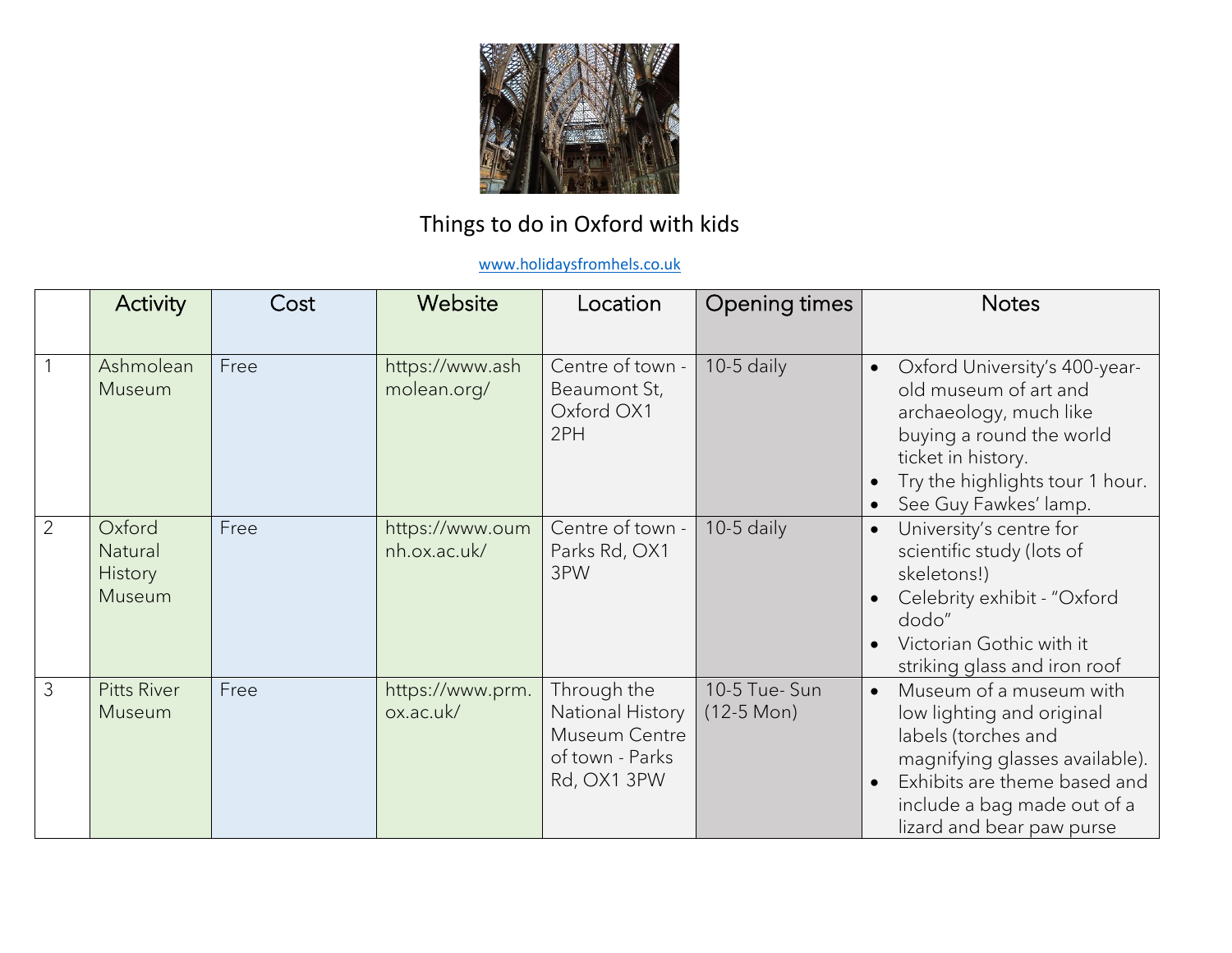| $\overline{4}$ | University<br>Church of St<br>Mary the<br>Virgin | Free (£5 for<br>medieval tower<br>ticket)                                                                                                                                | Church:<br>https://www.univ<br>ersitychurch.ox.a<br>c. uk/<br>Café:<br>https://www.thev<br>aultsandgarden.c<br>om/                              | High Street,<br>Oxford OX1<br>4BJ (café<br>entrance<br>opposite<br>Radcliffe<br>Camera at rear) | Café<br>M-F:8.30am-5pm<br>Weekends until<br>5.30pm<br>Church<br>M-Sat:9.30am-<br>5pm<br>Sun: 12--5pm | • Site of first Oxford University<br>lectures, trial of Cranmer and<br>a shameless statue.<br>Climbed the gargoyle tower<br>for £5 and city views<br>Have a cream tea in the vaults                                                                                                                        |
|----------------|--------------------------------------------------|--------------------------------------------------------------------------------------------------------------------------------------------------------------------------|-------------------------------------------------------------------------------------------------------------------------------------------------|-------------------------------------------------------------------------------------------------|------------------------------------------------------------------------------------------------------|------------------------------------------------------------------------------------------------------------------------------------------------------------------------------------------------------------------------------------------------------------------------------------------------------------|
| 5              | <b>Bodleian</b><br>libraries                     | $\bullet$ 30 min tour<br>£9 - Divinity<br>School and<br>Duke<br>Humfrey's<br>Library<br>60 min tour<br>£12<br>90 min tour<br>$£18 -$<br>including<br>Radcliffe<br>Camera | https://visit.bodle<br>ian.ox.ac.uk/                                                                                                            | Bodleian<br>Libraries, Broad<br>Street, Oxford,<br>OX13BG                                       | Daily 10-1.30 or<br>3-3.30 (this is for<br>30 mins tour)                                             | See Charles I's caged reading<br>room and<br>Harry Potter chained book<br>inspiration and film set.                                                                                                                                                                                                        |
| 6              | Oxford<br>Town                                   | College entrance<br>fees vary                                                                                                                                            | Shops:<br>https://westgate<br>oxford.co.uk/<br>Colleges:<br>https://www.ox.a<br>c.uk/visitors/visiti<br>ng-<br>oxford/visiting-<br>the-colleges | Town centre                                                                                     | n/a                                                                                                  | Shopping:<br><b>Westgate Shopping Centre:</b><br>Shops/parking/Sainsburys<br>Covered market:<br>Sunday browsing under pink<br>roof<br>Colleges:<br>Book a tour (Wholsey's chapel is<br>in Christchurch)<br><b>Buildings:</b><br>Hunt out the iconic Radcliffe<br>Camera and Bridge of Sighs<br>look-o-like |